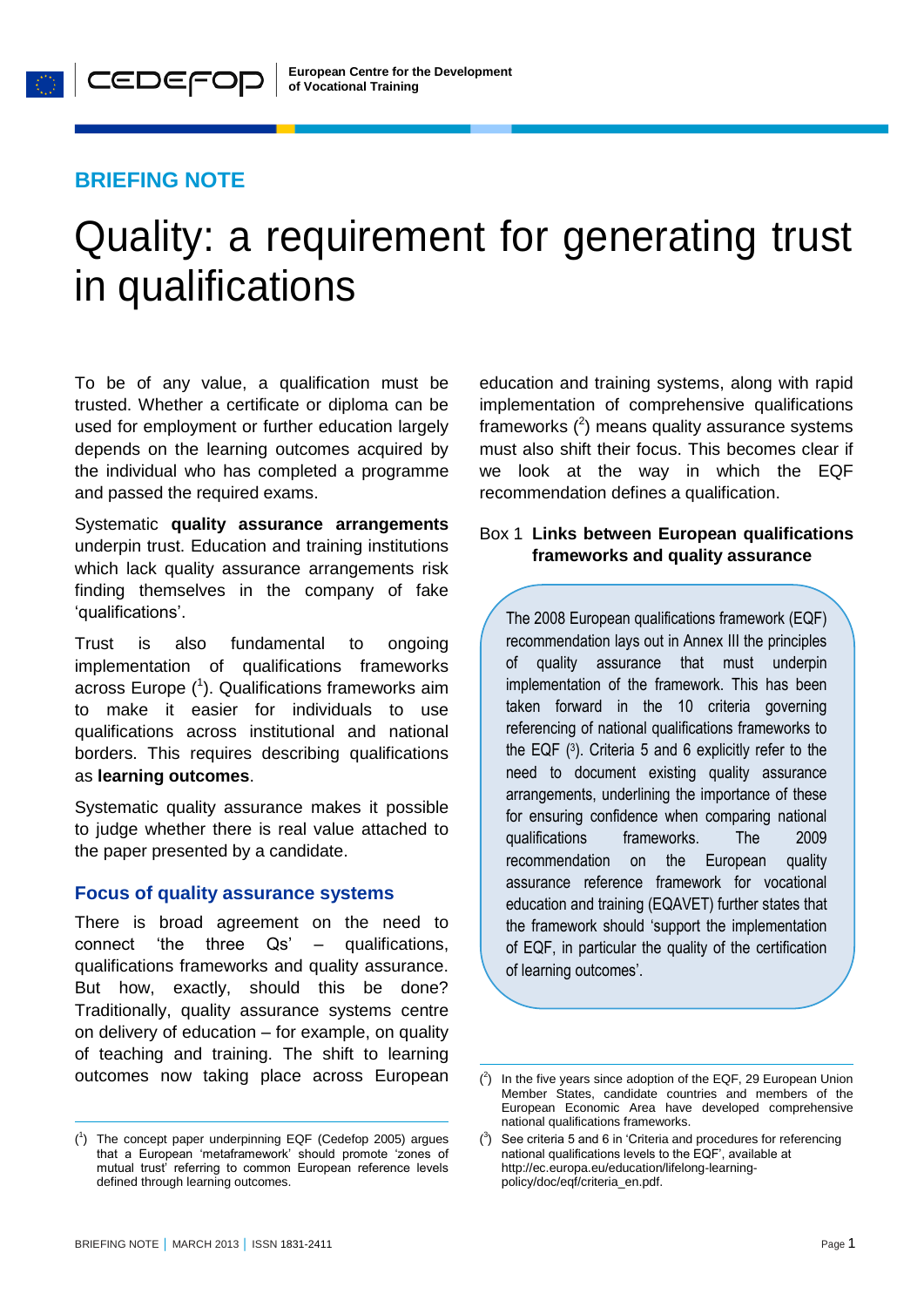#### Box 2 **Definition of qualification**

A qualification is 'a formal outcome of an assessment and validation process which is obtained when a competent body determines that an individual has achieved learning outcomes to given standards'.

This definition draws attention to elements of certification which determine trust.

These are:

- learning outcomes;
- assessment and validation;
- standards;
- the competent body.



*Qualifications frameworks in Europe: an instrument for transparency and change (2012)*

[http://www.cedefop.europa.eu](http://www.cedefop.europa.eu/EN/publications/20509.aspx) [/EN/publications/20509.aspx](http://www.cedefop.europa.eu/EN/publications/20509.aspx)

Increased focus on outcomes – and the challenges this raises for quality assurance – does not mean that quality of education input should receive less attention. The message is rather that existing quality assurance arrangements underestimate certification's importance. Of course, quality of all factors – input, processes and outcomes – are equally important.

#### **Ensuring quality of learning outcomes**

Use of learning outcomes – what a learner knows, understands and is able to do at the end of a learning process – increasingly shapes European policy and practice in education and training. Learning outcomes are expected to make qualifications easier to understand, make qualification providers more accountable, and promote active learning. This depends on how learning outcomes are defined and applied. There is no 'one-size-fits-all' solution. Learning outcomes must be carefully defined and described to be fit for purpose.

Quality assurance arrangements need to monitor critically and improve systematically the way learning outcomes are used.

They need to focus on an appropriate level of detail, the balance between generic and specific skills and the extent to which descriptors of qualifications frameworks can be assessed or not. It is also necessary to assess critically how learning outcome descriptors influence teaching and training, and examine their effect on the learning process itself.

Quality of learning outcomes thus needs to be ensured systematically at several levels: elaborating descriptors of qualifications frameworks; setting qualification standards; writing curricula; and agreeing on assessment standards.

# **Quality assurance of assessment and validation**

As qualification systems increasingly allow qualifications to be acquired through different learning pathways, assessment of learning outcomes becomes more important. Quality of these alternative pathways, such as work-based learning, can only be ensured by developing reliable ways of deciding whether the required/expected learning outcomes have been met or not.

For example, credibility of validation systems for non-formal learning depends on how reliably learning outcomes can be assessed. The European Council addresses these issues in its recommendation on the validation of non-formal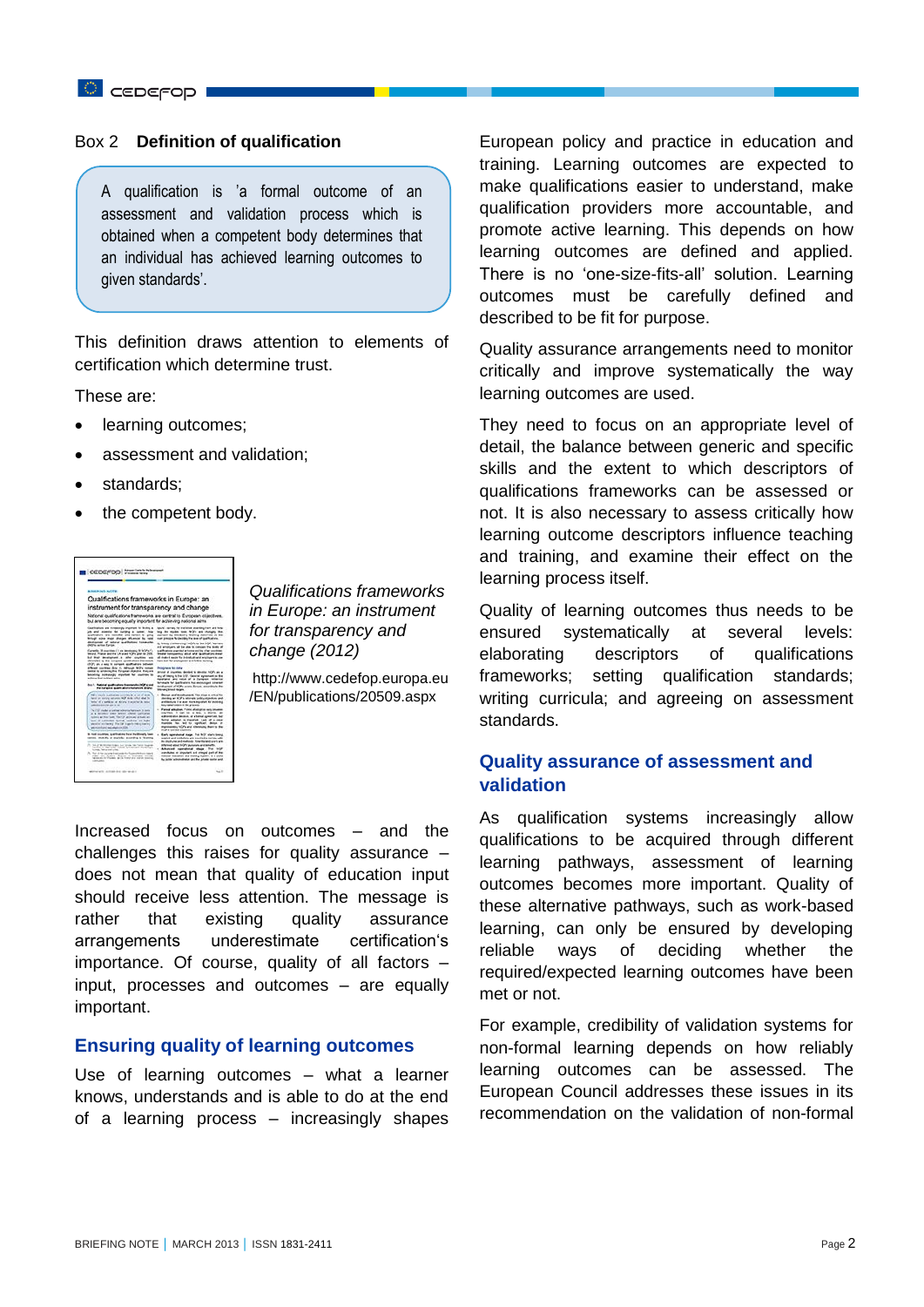and informal learning  $(4)$  adopted in December 2012. It invites Member States to set up validation arrangements for non-formal and informal learning, and to link them to national qualifications frameworks and quality assurance arrangements. Attention to assessment and reliance on standards based on learning outcomes is reflected in the quality assurance arrangements for validation introduced across Europe (such as in France, Portugal and Finland).

# **Awarding qualifications: what is a 'competent body'?**

Traditionally, a body awarding qualifications has been an educational institution, such as a university, or a public authority, such as a ministry of education. But we see more and more private companies (especially multinationals), sectoral bodies and international organisations awarding their own qualifications. To avoid a risk of producing flawed qualifications which could threaten credibility of a system, quality assurance arrangements must look beyond public sector institutions. This challenging new situation must be faced head-on.



-

*International qualifications (2012)* 

http://www.cedefop.europa.eu /EN/publications/20265.aspx

-

Some Member States are already doing so. The Netherlands and Sweden have set quality criteria and procedures allowing them to include qualifications awarded outside the formal

education and training sector in their national qualifications framework. To take the Dutch example, for a private company to have its qualification included in the national qualifications framework it needs first to be accredited for a duration of five years, indicate the qualifications framework level it sees as most appropriate, define the learning outcomes in accordance with the main elements of the Dutch qualifications framework level descriptors, specify the workload, define the assessment approaches applied, and provide a link to relevant occupational profiles.

Regulating and accepting such qualifications is expected to become a growing trend. About half the countries currently implementing national qualifications frameworks indicate  $(^5)$  that they intend to open them to private and non-formal bodies in the coming period.

#### **Quality of outcomes 'to given standards'**

Quality assurance arrangements must pay particular attention to (re)defining and renewing education, training and occupational standards. Getting the standards right largely depends on cooperation between the labour market and education and training (as in Austria, Germany, Finland and Sweden). This is important for boosting relevance and credibility of these qualifications.

# **Policy options: different possibilities, a common objective**

Rapid development of learning outcome-based frameworks indicates where Europe's priorities lie: to make qualifications easily understandable ('transparent') and comparable between countries, and to increase opportunities of moving between education and training institutions and different learning pathways ('permeability').

<sup>(</sup> 4 ) Available at [http://eur](http://eur-lex.europa.eu/LexUriServ/LexUriServ.do?uri=OJ:C:2012:398:0001:0005:EN:PDF)[lex.europa.eu/LexUriServ/LexUriServ.do?uri=OJ:C:2012:398:00](http://eur-lex.europa.eu/LexUriServ/LexUriServ.do?uri=OJ:C:2012:398:0001:0005:EN:PDF) [01:0005:EN:PDF.](http://eur-lex.europa.eu/LexUriServ/LexUriServ.do?uri=OJ:C:2012:398:0001:0005:EN:PDF)

<sup>(</sup> 5 ) Cedefop/DG EAC survey accompanying peer-learning activity on 'Opening up national qualification frameworks', Sweden 28.2.2013.